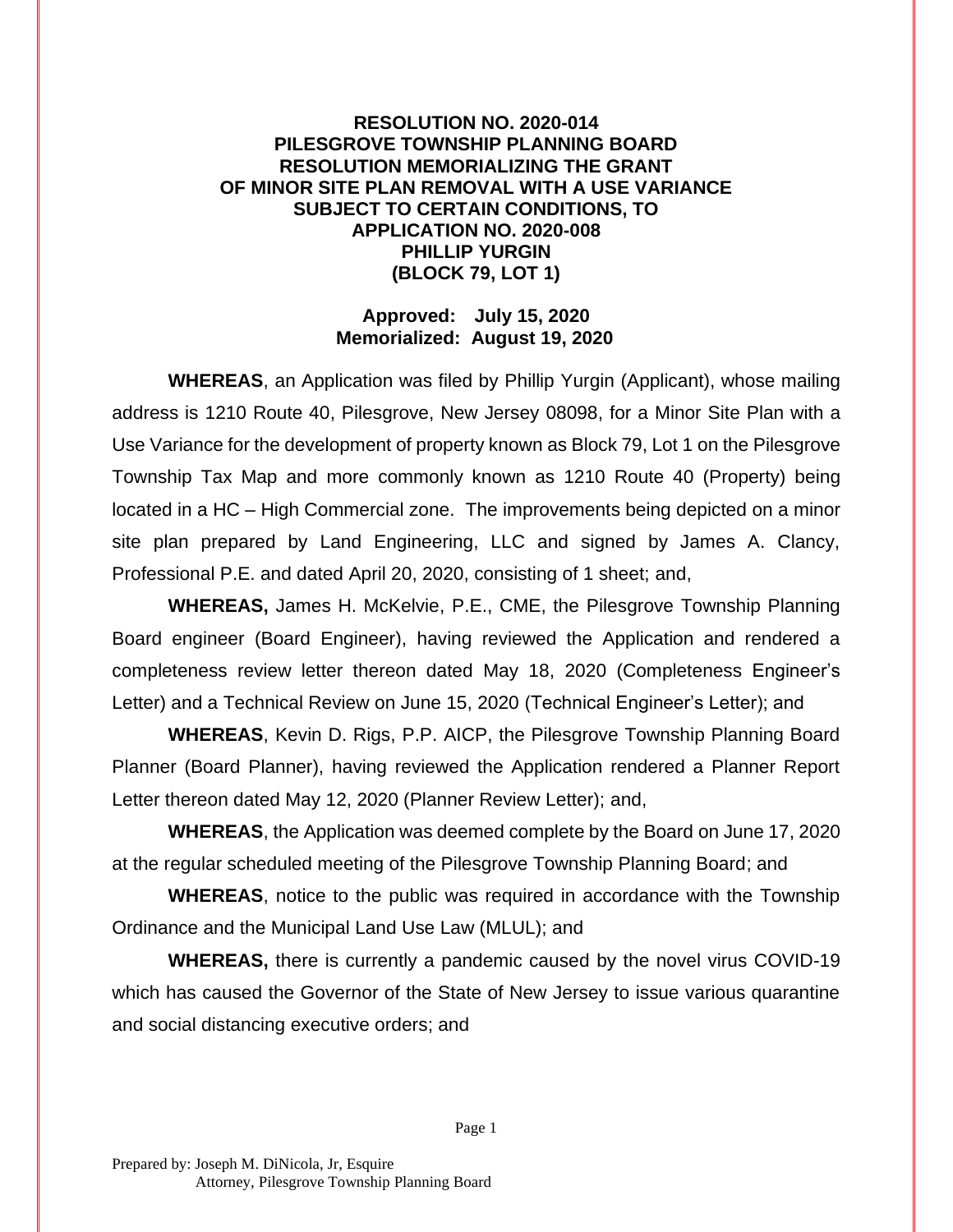**WHEREAS**, a result of these orders public gatherings are only permitted where appropriate social distancing can be maintained; and

**WHEREAS**, the Planning Board in an effort to meet the social distancing guidelines held the public hearing both virtually and in person where both the public and the Applicant had the opportunity to appear virtually through the program ZOOM; and

**WHEREAS**, the Planning Board issued its own notice to the public prior to the meeting that the meeting would be held both virtually and in person with instructions of how to call into the meeting; and

**WHEREAS**, the Application was posted on the Pilesgrove Township website for the public who chose to attend the meeting virtually to review the Application with attachments; and

**WHEREAS**, the Applicant provided notice in accordance with applicable MLUL and Township Ordinance, in which it was indicated the Planning Board meeting would be held virtually, and/or in person, providing all required call-in information for public use; and

**WHEREAS**, the Board determined that it had jurisdiction to hear the Application and proceed with a public hearing on the Application on the regular meeting of the Pilesgrove Township Planning Board convened on July 15, 2020; and

**WHEREAS,** the Board heard testimony from Phillip Yurgin, the Applicant, James A. Clancy, Engineer for Applicant, and representations made by Charles A. Fiore, Esquire, Attorney for Applicant; and

**WHEREAS**, after hearing the above testimony, and representations, the Board made the following findings of fact:

1. The property is in an HC – Highway Commercial Zoning District as designated on the Township Zoning Map.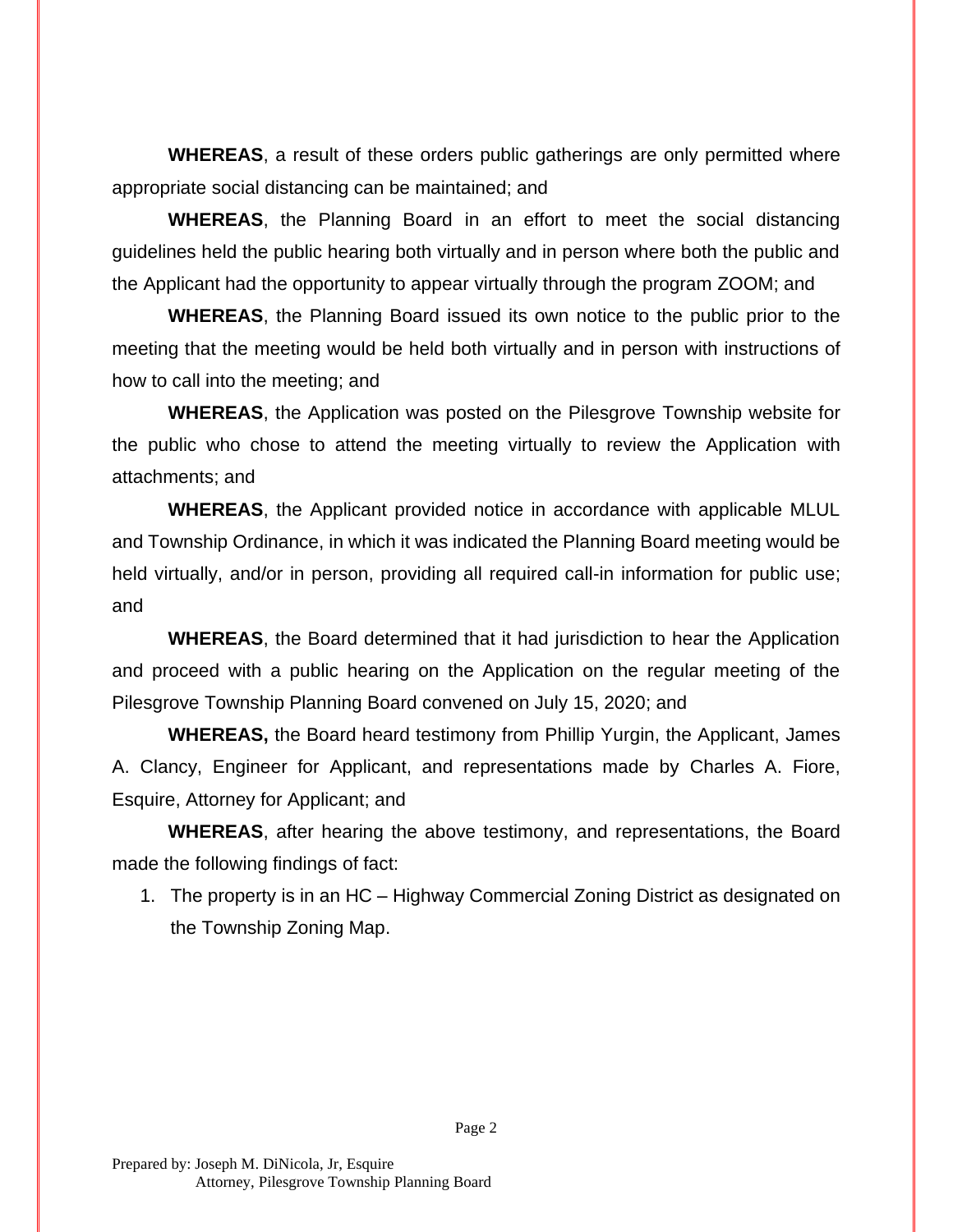- 2. The Property is 25.27 acres in size.
- 3. The northwestern portion of the property consisting of 9 acres is presently developed including 2 masonry and 1 metal buildings containing office and shop area, paved driveway and parking areas, concrete pads, site and building mounted lights, sign, storm inlets, storm basin, lawn area and buffer landscaping. The remainder of the property is an undeveloped farm field.
- 4. The site is located on the South side of Route 40.
- 5. The current use of the property is for truck sales and service.
- 6. The proposed use adds the manufacturing of truck bodies, therefore, the use for the site will be truck sales and service and manufacturing of truck bodies.
- 7. Through Resolution 2018-13 the site previously obtained use variance and site plan approval for the addition of a paint booth and body work repairs to the truck sales operation.
- 8. The 2018 approval involved a 1,440 SF building addition.
- 9. The Applicant is proposing to replace an existing 9,931 SF building (damaged by fire) with a new 23,042 SF building.
- 10. The hours of operation shall be 8:00 a.m. to 5:00 p.m. 6 days a week.
- 11. The number of total employees shall be 10.
- 12. For the granting of the d(1) Use Variance the Applicant must show:
	- a. **Positive Criteria**: The granting of the variance will promote the general welfare, uses that are deemed (inherently beneficial) or the development of the site is particularly suited for the proposed use.
	- b. **Negative Criteria**: The Use Variance cannot be granted without showing that such a variance can be granted without substantial detriment to the public good and will not substantially impair the intent and purpose of the Zoning Ordinance.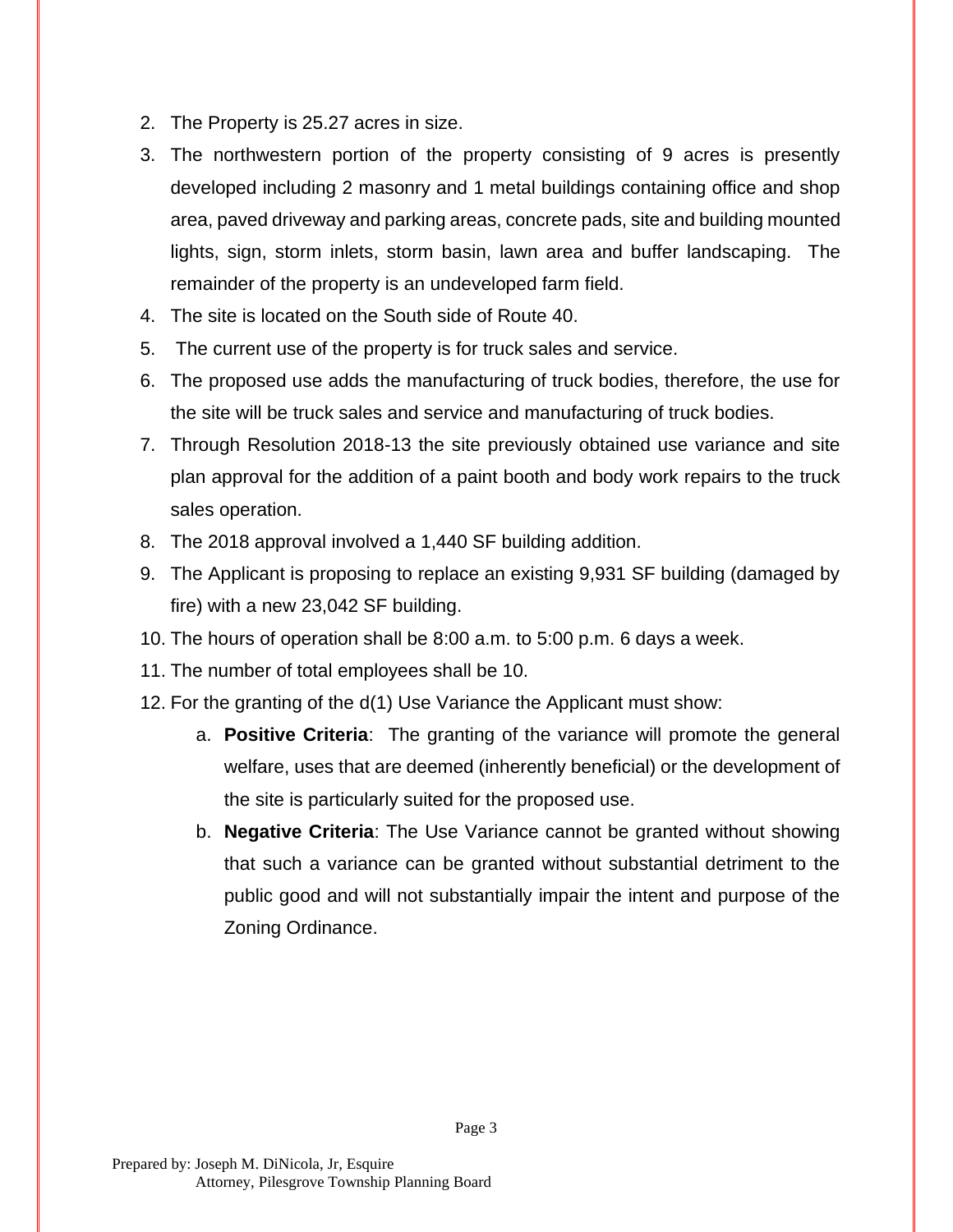- 13. As it relates to the Use Variance requested together with the Applicant's submission, the Applicant testified to the following regarding the Positive and Negative Criteria:
	- a. **Positive Criteria**: The Applicant testified that the development will benefit the community and is particularly suited for the particular use.
	- b. **Negative Criteria**: The proposed use can be granted without substantial detriment to the public good as it sits back far from the property lines and it would create minimal noise and traffic. Additionally, it will not impair the intent and purpose of the Zoning Ordinance.
- 14. No member of the public appeared and spoke on the Application.
- **15.** The Board Next reviewed the Technical Review Letter and Planner Review Letter. The Applicant agreed to comply with all the comments and requirements contained in the letters, subject to the engineer's and planner's approval.

**BE IT THEREFORE RESOLVED** on this \_\_\_\_\_ day of \_\_\_\_\_\_\_\_\_\_\_\_, 2020 by the Pilesgrove Township Planning Board, the Minor Site Plan and Use Variance requested as further depicted on the plan submitted is granted, and is subject to the following conditions:

1. Payment of any and all required fees which are due or may become due to the Township within seven (7) day notice thereof, including but not limited to, settlement of any outstanding review escrow accounts.

2. Any and all conditions of approval detailed in the technical engineer's and planner's review letter, subject to the planner's and engineer's approval.

3. Obtaining any and all other approvals for the proposed revisions that may be required by any governmental/regulatory body including, but not limited to, the New Jersey Department of Environmental Protection pursuant to the Freshwater Wetlands Act, the Salem County Planning Board and/or the Salem County Soil Conservation District, New Jersey Department of Transportation, etc. Applicant's engineer shall certify that said approvals have been received.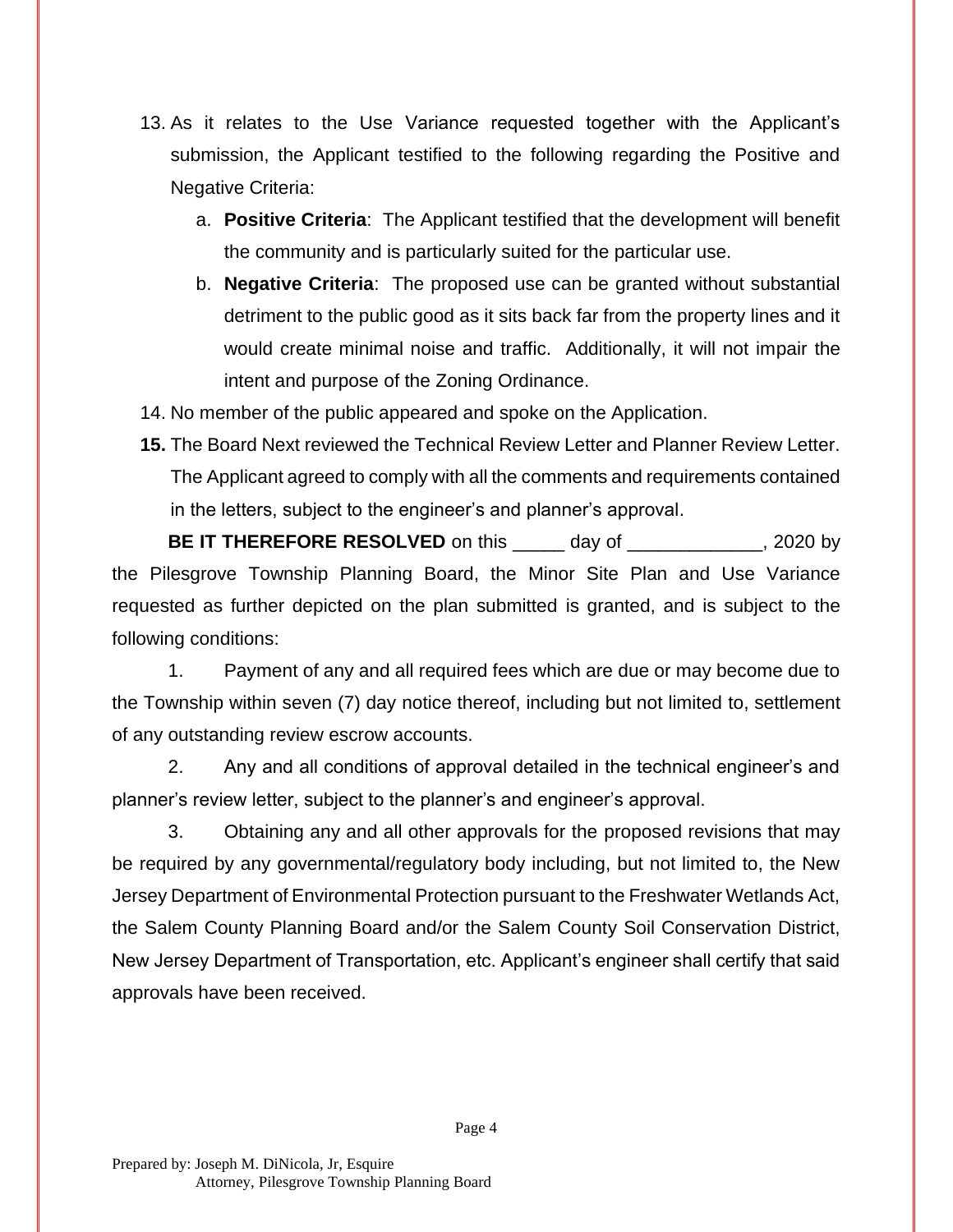**BE IT FURTHER RESOLVED**, that in the event the above conditions are not satisfied within two (2) years from the date of the grant of approval, the relief granted herein shall be denied retroactively to said approval date.

**BE IT FINALLY RESOLVED** that the Applicant is hereby placed on notice that:

1. If he or his successors intend or desire to engage in a regulated activity upon the property as defined in N.J.S.A. 13:9B-3; and, if required, a Freshwater Wetlands Permit or exemption therefrom must be obtained.

2. In the event the development requires the disturbance of more than 5,000 square feet of Property, approval of a plan for soil erosion and sediment control may be required from the Salem County Soil Conservation District; and if so, no Certificate of Occupancy will issue until the plan is implemented.

3. Applicant shall comply with all representations made during the course of the hearing and in all filed documents.

4. Applicant shall indemnify and hold the Board harmless from any claim of any kind which may be made as a result of any deficiency in the Application, including any challenges to the notice requirements of the MLUL and Township Ordinance.

5. During construction, Applicant shall correct any condition causing erosion or any other deleterious effect upon the community within three (3) days notice, or any lesser time deemed required, from or by the Township Engineer.

6. Applicant shall be responsible for locating the improvements in accordance with the Ordinance and/or this Resolution. Same may require the retention of a professional land surveyor, engineer, etc. to ensure compliance with the Ordinance. Applicant expressly understands that the Township shall not be responsible for locating the improvements and if same are not in compliance with the Ordinance and/or this Resolution, Applicant shall be obligated to remove said non-conforming improvements and relocate them in accordance with the Zoning Requirements and/or this Resolution.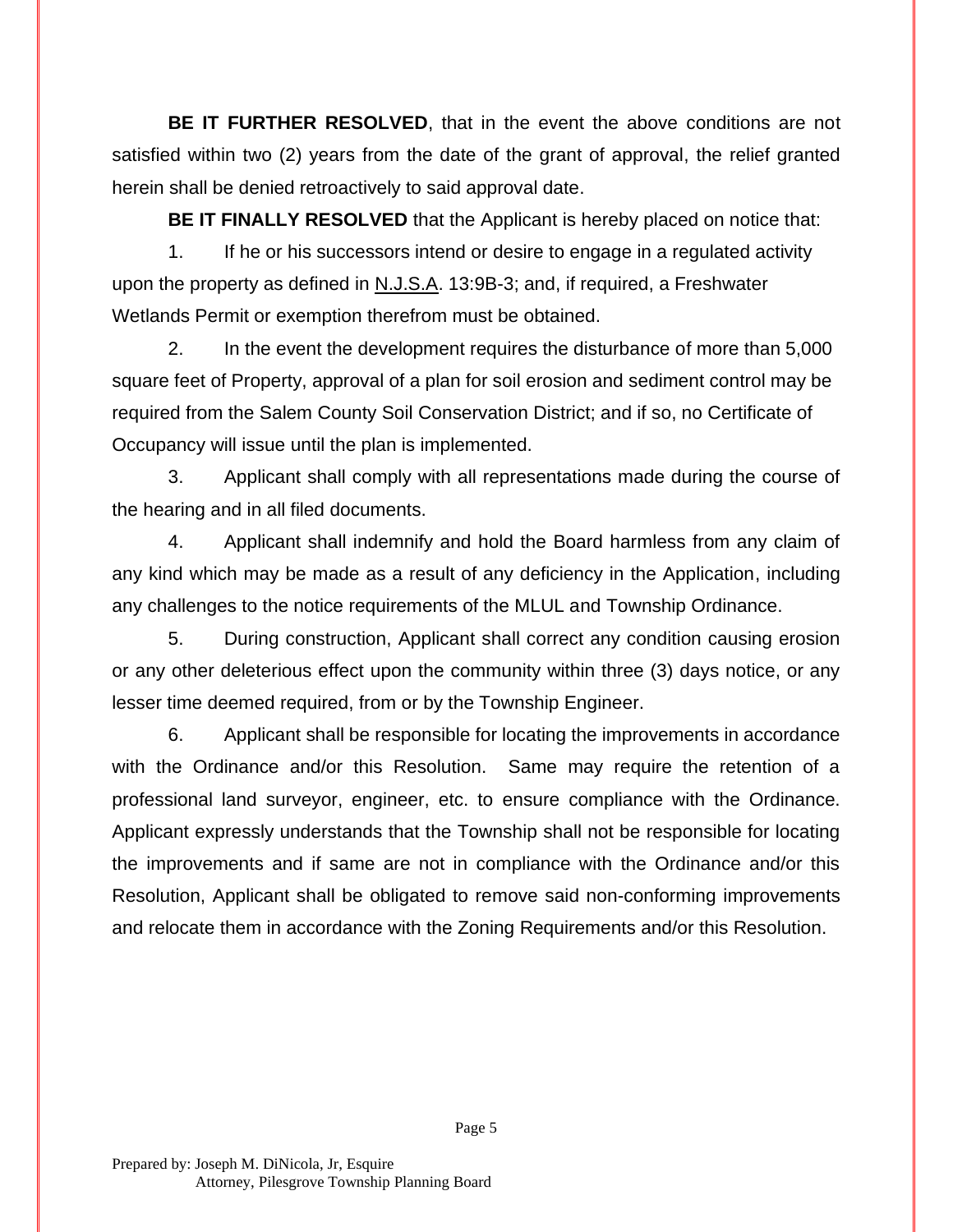7. Any additional site improvements or modifications to the approved plan require approval from the Pilesgrove Planning Board.

8. The Applicant shall comply with all Township and MLUL bonding requirements.

## **PILESGROVE TOWNSHIP PLANNING BOARD**

**BY:\_\_\_\_\_\_\_\_\_\_\_\_\_\_\_\_\_\_\_\_\_\_\_\_\_\_\_\_\_\_\_\_\_\_\_\_\_**

**JEFFREY STRING, Chairperson**

**ATTEST:**

**RITA SHADE, Secretary**

**\_\_\_\_\_\_\_\_\_\_\_\_\_\_\_\_\_\_\_\_\_\_\_\_\_\_\_\_\_\_\_**